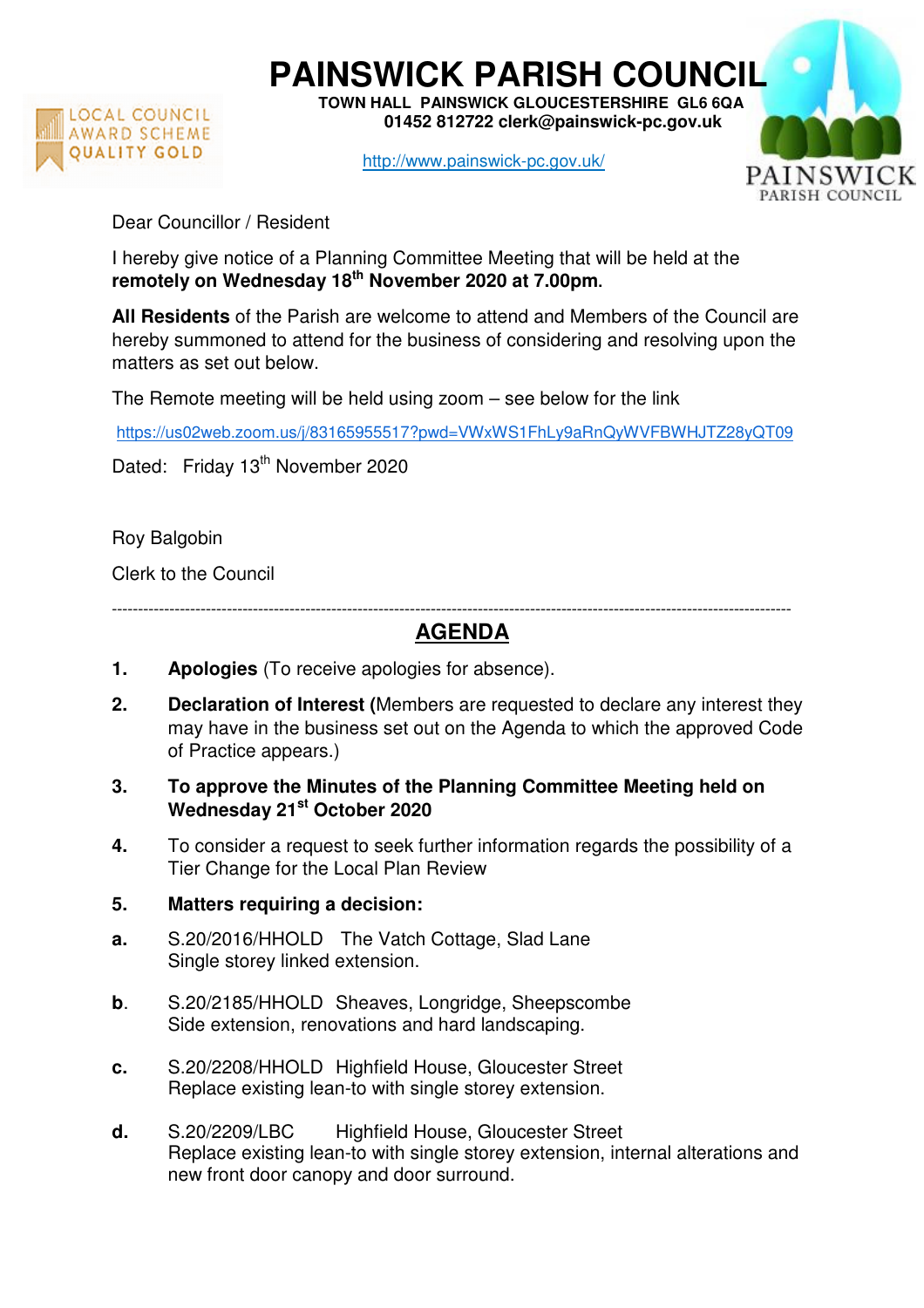- **e**. S.20/2104/FUL Land between 15 And 16 Upper Washwell Creation of a 3 bed dwelling.
- **f**. S.20/2265/FUL Barn At Abbey Farm, Slad Lane Conversion of gabled barn with lofted stable to 3 bedroom family home with associated renovation works, single storey lean-to porch extension, works to amenity areas & extra parking space.
- **g**. S.20/2247/LBC Barn At Abbey Farm, Slad Lane Conversion of gables barn with lofted stable to 3 bedroom family home, with associated renovation works. Single storey lean to porch extension work. Works to amenity areas and extra parking space.
- **h**. S.20/2332/AFPA Stroud Slad Farm, Slad Lane Erection of Poly Tunnel.
- **i.** S.20/2266/HHOLD Tocknells Court, Cheltenham Road Minor alterations to approved application S.19/1243/HHOLD - Proposed extension.|
- **j.** S.20/2267/LBC Tocknells Court, Cheltenham Road Minor alterations to approved application S.19/1222/LBC - Proposed extension.
- **k.** S.20/2052/HHOLD Castle Hale, Stamages Lane Removal of existing metal framed swimming pool enclosure, new outdoor pool and garden office.
- **l.** S.20/2352/HHOLD Westmorland House Kingsmead Two storey extension & single storey extension to existing property, including roof alterations, construct of new chimney & extension to garage.
- **m**. S.20/2311/TCA West Hayes, Far End, Sheepscombe Fell 7 various trees and reduce in size and shape Elm tree |
- **n.** S.20/2394/TCA The Croft, Sheepscombe Unknown (T1) - Prune removing 4m of growth |
- **o.** S.20/2242/TCA Merrills, Friday Street Purple Plum in the rear garden - Reduce all over by up to 3.0m to leave at a more acceptable size for the garden.|
- **p.** S.20/2180/TCA St Johns Church, Sheepscombe T6 - Yew tree - Reduce to leave approximately 6ft tall, retaining all lower growth for future shaping. T1-5 Yews - Trimming of the 5 shaped Yews.